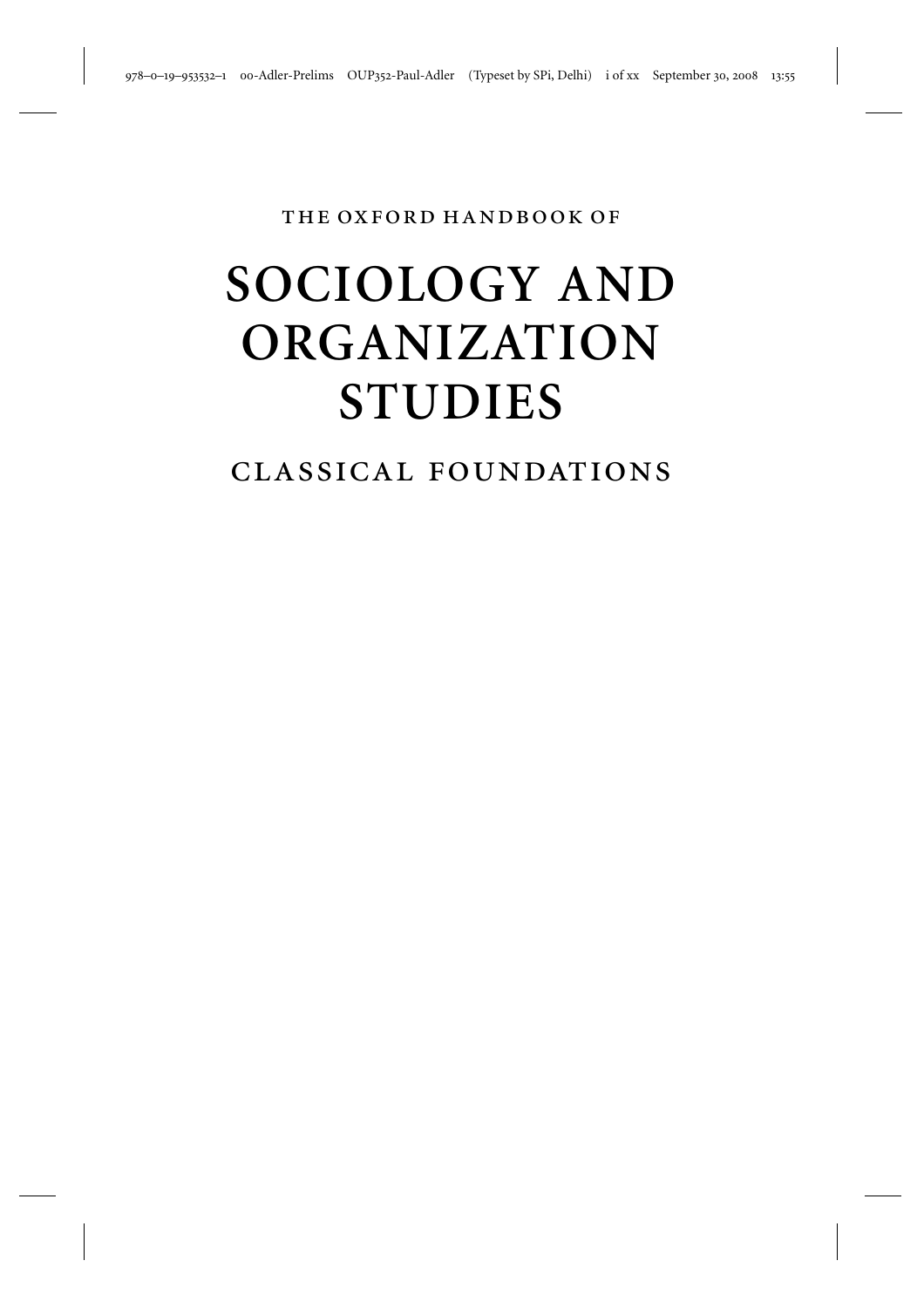–0–19–953532–1 00-Adler-Prelims OUP352-Paul-Adler (Typeset by SPi, Delhi) ii of xx September 30, 2008 13:55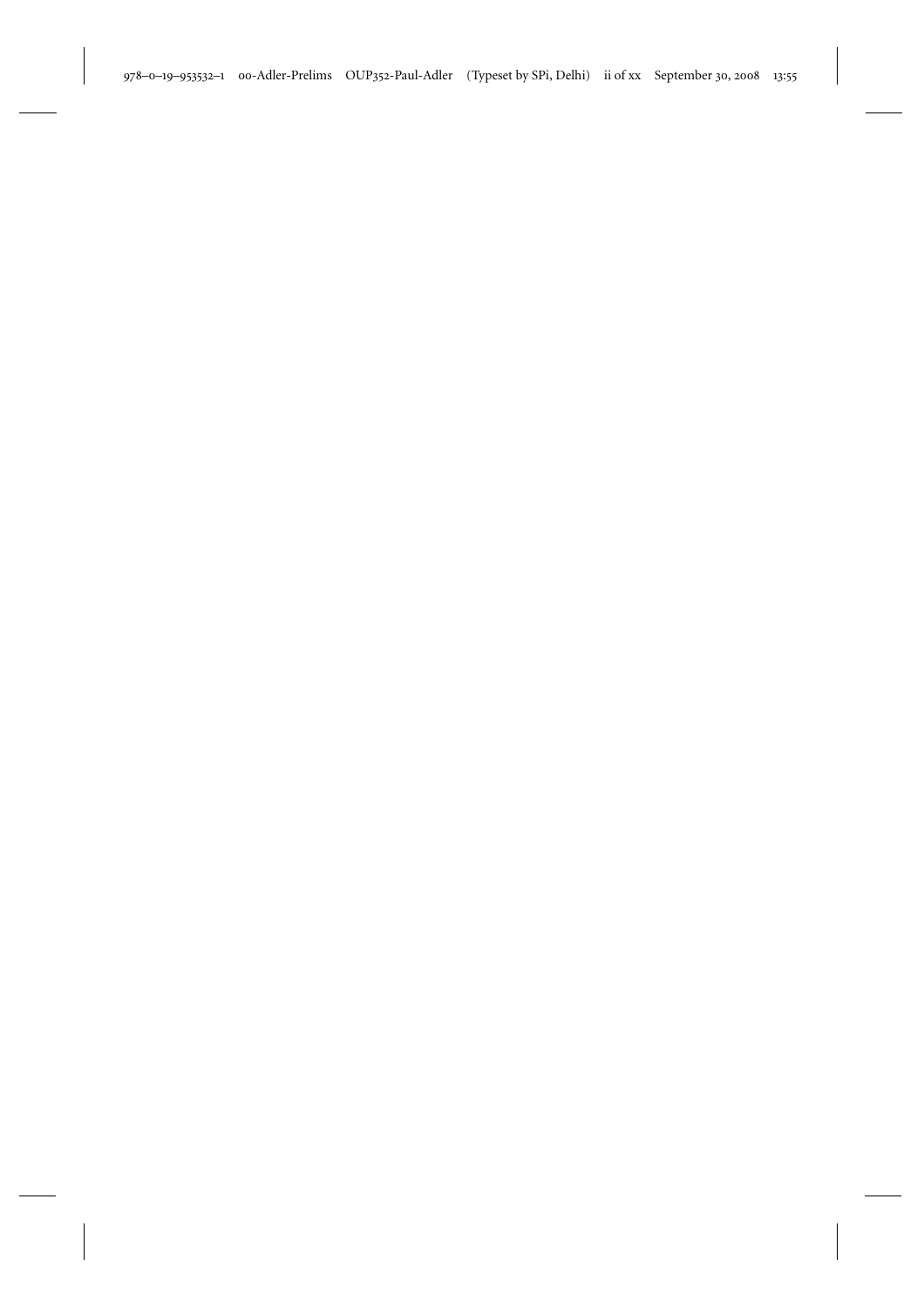### the oxford handbook of

.......................................................................................................................

# **SOCIOLOGY AND ORGANIZATION STUDIES**

### classical foundations

.......................................................................................................................

*Edited by* PAUL S. ADLER

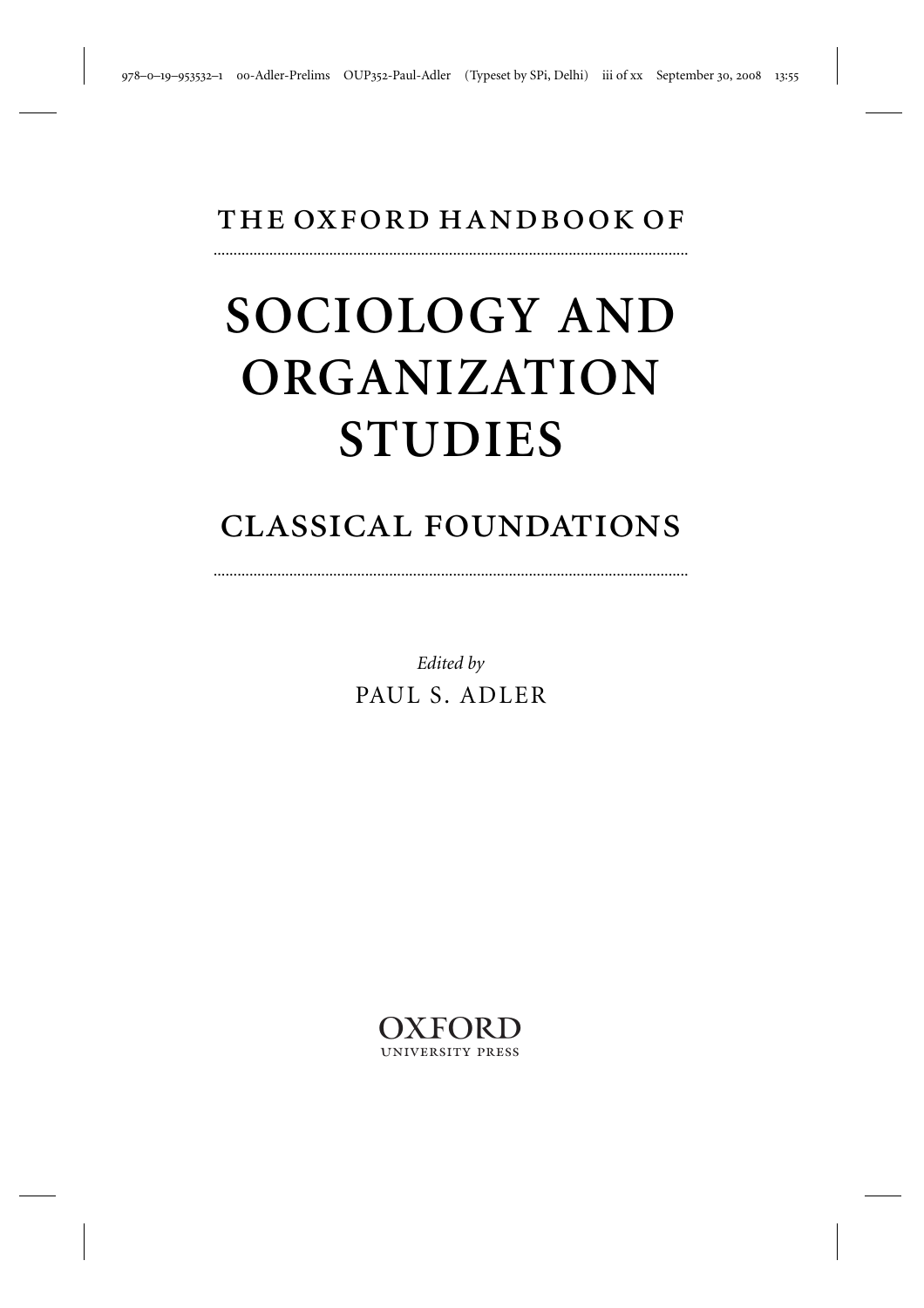### **OXFORD**

Great Clarendon Street, Oxford ox2 6DP Oxford University Press is a department of the University of Oxford. It furthers the University's objective of excellence in research, scholarship, and education by publishing worldwide in Oxford New York

Auckland Cape Town Dar es Salaam Hong Kong Karachi Kuala Lumpur Madrid Melbourne Mexico City Nairobi New Delhi Shanghai Taipei Toronto With offices in

Argentina Austria Brazil Chile Czech Republic France Greece Guatemala Hungary Italy Japan Poland Portugal Singapore South Korea Switzerland Thailand Turkey Ukraine Vietnam Oxford is a registered trade mark of Oxford University Press

in the UK and in certain other countries Published in the United States by Oxford University Press Inc., New York

© Oxford University Press, 2009

The moral rights of the author have been asserted Database right Oxford University Press (maker)

First published 2009

All rights reserved. No part of this publication may be reproduced, stored in a retrieval system, or transmitted, in any form or by any means, without the prior permission in writing of Oxford University Press, or as expressly permitted by law, or under terms agreed with the appropriate reprographics rights organization. Enquiries concerning reproduction outside the scope of the above should be sent to the Rights Department, Oxford University Press, at the address above

You must not circulate this book in any other binding or cover and you must impose the same condition on any acquirer

> British Library Cataloguing in Publication Data Data available

Library of Congress Cataloging in Publication Data Data available

Typeset by SPI Publisher Services, Pondicherry, India Printed in Great Britain on acid-free paper by

CPI Antony Rowe Ltd., Chippenham, Wiltshire

ISBN 978–0–19–953532–1

1 3 5 7 9 10 8 6 4 2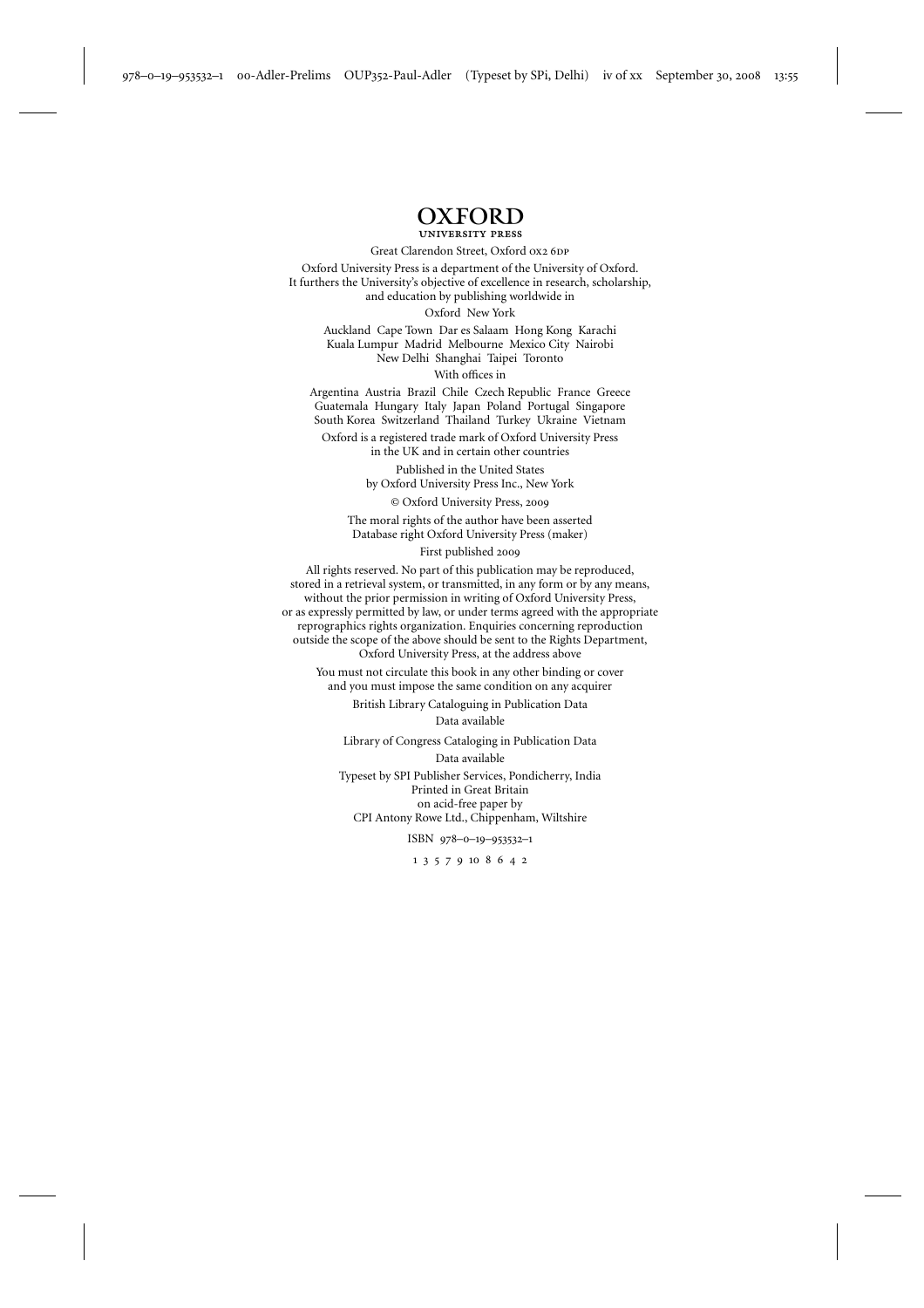### PREFACE

The genesis of this volume lies in conversations with numerous colleagues over several years about our shared frustration with the growing divorce between organization studies and one of its key source disciplines, sociology. I took a proposal for an edited volume aimed at bridging that gap to David Musson at Oxford University Press: David's strong encouragement and wise counsel helped give it its current form. Over the course of 2006–7, I reached out to potential contributors, and the response was overwhelmingly positive.

Drafts chapters benefited from discussion at a conference held at Wharton in August 2007. Along with the chapter authors, the participating faculty were: Mie Augier (Stanford), Peter Bryant (Macquarie), Jordi Comas (Bucknell), Marlese Durr (Wright State), Isabel Fernandez-Mateo (London Business School), Michal Frenkel (Hebrew Univ.), Zeke Hasenfeld (UCLA), Roberta Iversen (Pennsylvania), Candace Jones (Boston College), Shamus Khan (Columbia), Brayden King (Brigham Young), Sheen Levine (Singapore Mgt. Univ.), Marshall Meyer (Pennsylvania), Ilya Okhmatovskiy (McGill), Sean Safford (Chicago), Samps Samila (Brock), Russell Schutt (Univ. Mass., Boston), Wesley Sine (Cornell), Klaus Weber (Northwestern), and Ray Zammuto (Melbourne). Graduate students too participated in this discussion: Ebony Bridwell-Mitchell (NYU), Ed Carberry (Cornell), Jay Chok (Univ. of Southern Calif.), Anne Fleischer (Michigan), Steve Hoffman (Northwestern), Maksim Kokushkin (Missouri), Andrew Parker (Stanford), Renee Rottner (UC Irvine), Laura Singleton (Boston College), Elizabeth Terrien (Chicago), Matt Vidal (UCLA ILRE), and Peggy Wallace (St Marys). We thank all these colleagues for their immensely helpful constructive criticism.

We also thank the National Science Foundation and in particular Jacqueline Meszaros for funding the conference under Grant No. 0706814. Generous financial support also came from my home department, the Management and Organization Department of the Marshall School at the University of Southern California. My department colleagues there, notably Tom Cummings, Mark Kennedy, and Peer Fiss, provided essential encouragement and guidance throughout. Jay Chok provided crucial research and administrative assistance. Our editor, Lynn Deanne Childress, was exceptionally helpful in structural revision and copyediting.

> Paul S. Adler Los Angeles, August 2008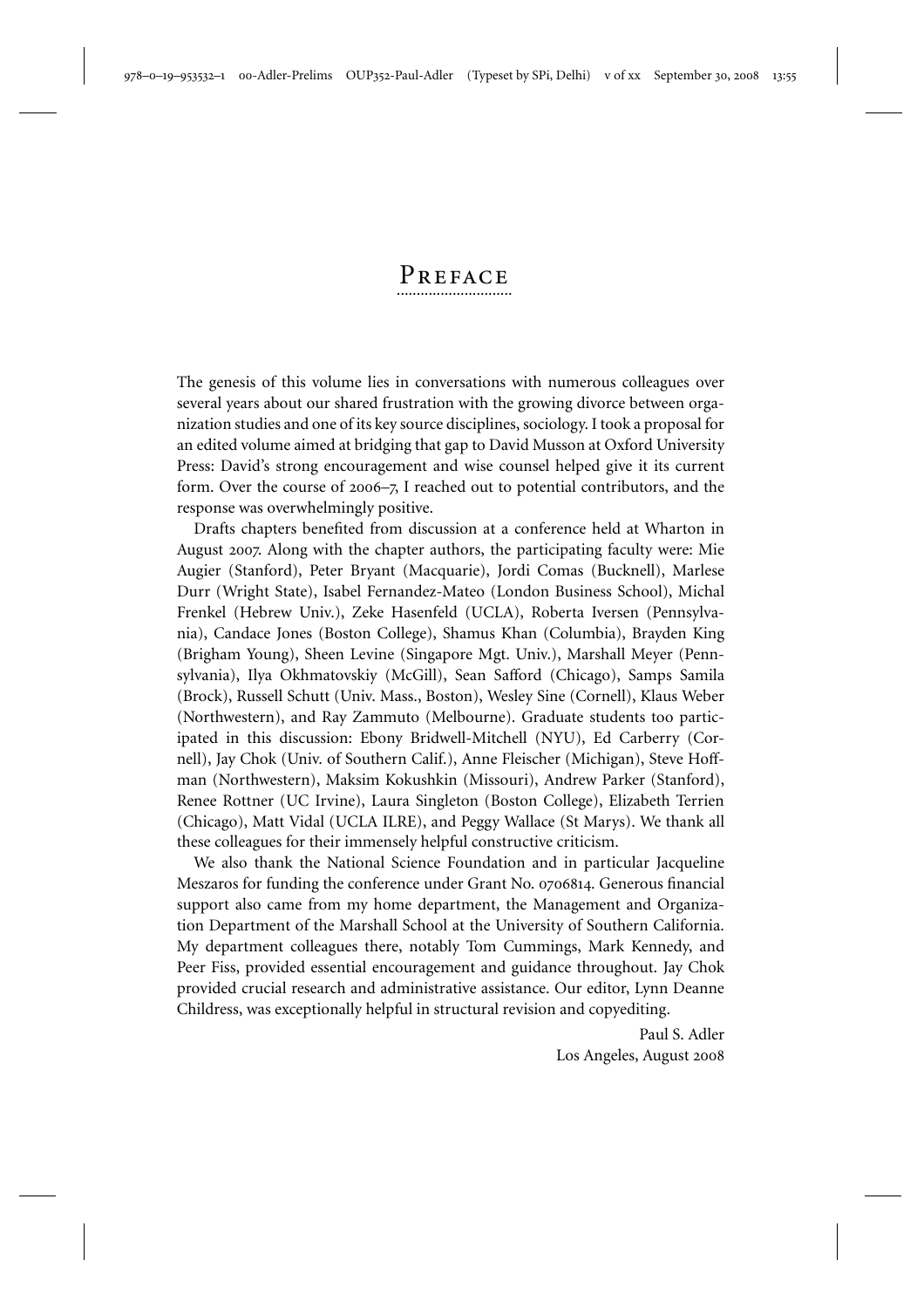–0–19–953532–1 00-Adler-Prelims OUP352-Paul-Adler (Typeset by SPi, Delhi) vi of xx September 30, 2008 13:55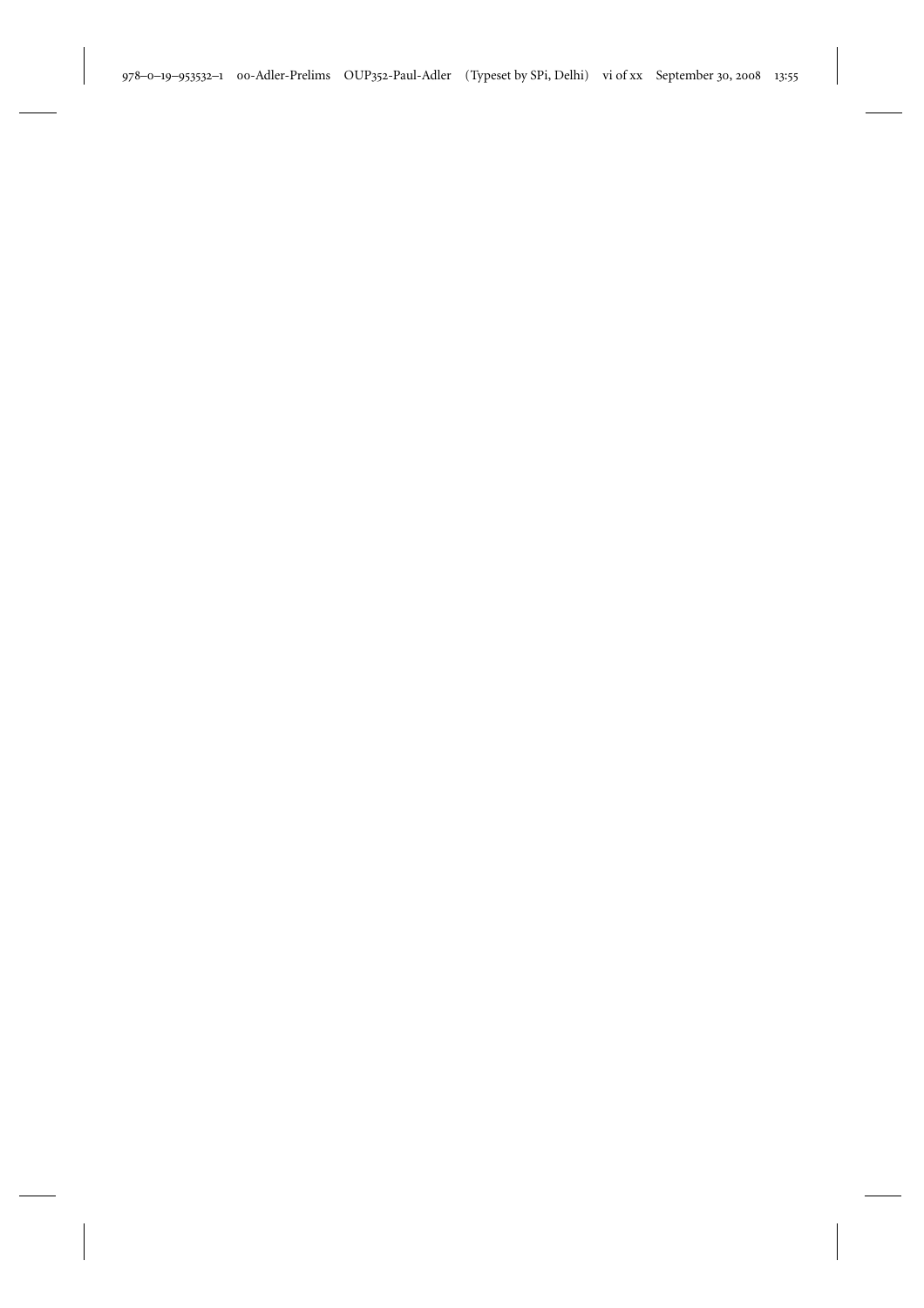### CONTENTS

| List of Figures       |                      |
|-----------------------|----------------------|
| List of Tables        | X1                   |
| Notes on Contributors | $\cdot \cdot$<br>X11 |

#### PART I THE ROLE OF THE CLASSICS

| 1. Introduction: A Social Science which Forgets its Founders is Lost |    |
|----------------------------------------------------------------------|----|
| PAUL S. ADLER                                                        |    |
| 2. The Value of the Classics                                         | 20 |
| PATRICIA H. THORNTON                                                 |    |

PART II EUROPEAN PERSPECTIVES

| 3. Tocqueville as a Pioneer in Organization Theory<br><b>RICHARD SWEDBERG</b>                                             | 39  |
|---------------------------------------------------------------------------------------------------------------------------|-----|
| 4. Marx and Organization Studies Today<br>PAUL S. ADLER                                                                   | 62  |
| 5. It's Not Just for Communists Any More: Marxian Political<br>Economy and Organizational Theory<br>RICHARD MARENS        | 92  |
| 6. Sintering the Iron Cage: Translation, Domination, and Rationality<br>STEWART CLEGG AND MICHAEL LOUNSBURY               | 118 |
| 7. Max Weber and the Ethics of Office<br>PAUL DU GAY                                                                      | 146 |
| 8. On Organizations and Oligarchies: Michels in the<br><b>Twenty-First Century</b><br>PAMELA S. TOLBERT AND SHON R. HIATT | 174 |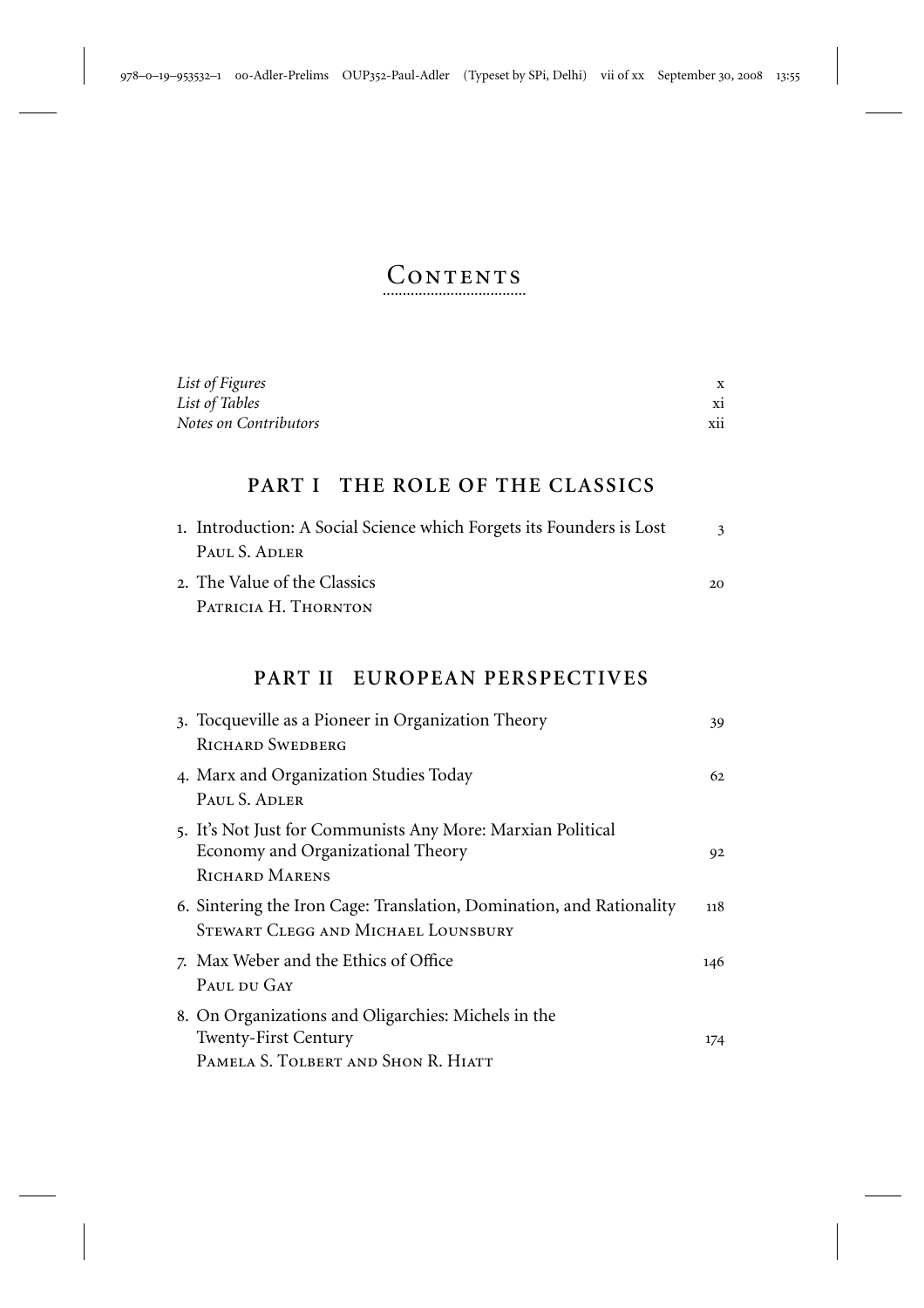viii CONTENTS

| 9. How Durkheim's Theory of Meaning-Making Influenced<br>Organizational Sociology<br>FRANK DOBBIN                                                         | 200 |
|-----------------------------------------------------------------------------------------------------------------------------------------------------------|-----|
| 10. A Durkheimian Approach to Globalization<br>PAUL HIRSCH, PEER C. FISS, AND AMANDA HOEL-GREEN                                                           | 223 |
| 11. Gabriel Tarde and Organization Theory<br>BARBARA CZARNIAWSKA                                                                                          | 246 |
| 12. Georg Simmel: The Individual and the Organization<br><b>ALAN SCOTT</b>                                                                                | 268 |
| 13. Types and Positions: The Significance of Georg Simmel's<br>Structural Theories for Organizational Behavior<br>ROSABETH MOSS KANTER AND RAKESH KHURANA | 291 |
| 14. Schumpeter and the Organization of Entrepreneurship<br>MARKUS C. BECKER AND THORBJØRN KNUDSEN                                                         | 307 |
| 15. Norbert Elias's Impact on Organization Studies<br>AD VAN ITERSON                                                                                      | 327 |

#### PART III AMERICAN PERSPECTIVES

| 16. Thorstein Veblen and the Organization of the Capitalist Economy<br><b>GARY G. HAMILTON AND MISHA PETROVIC</b> | 351 |
|-------------------------------------------------------------------------------------------------------------------|-----|
| 17. The Sociology of Race: The Contributions of W. E. B. Du Bois<br>STELLA M. NKOMO                               | 375 |
| 18. Organizations and the Chicago School<br><b>ANDREW ABBOTT</b>                                                  | 399 |
| 19. After James on Identity<br><b>ARNE CARLSEN</b>                                                                | 421 |
| 20. Reading Dewey: Some Implications for the Study of Routine<br>MICHAEL D. COHEN                                 | 444 |
| 21. Mary Parker Follett and Pragmatist Organization<br><b>CHRISTOPHER ANSELL</b>                                  | 464 |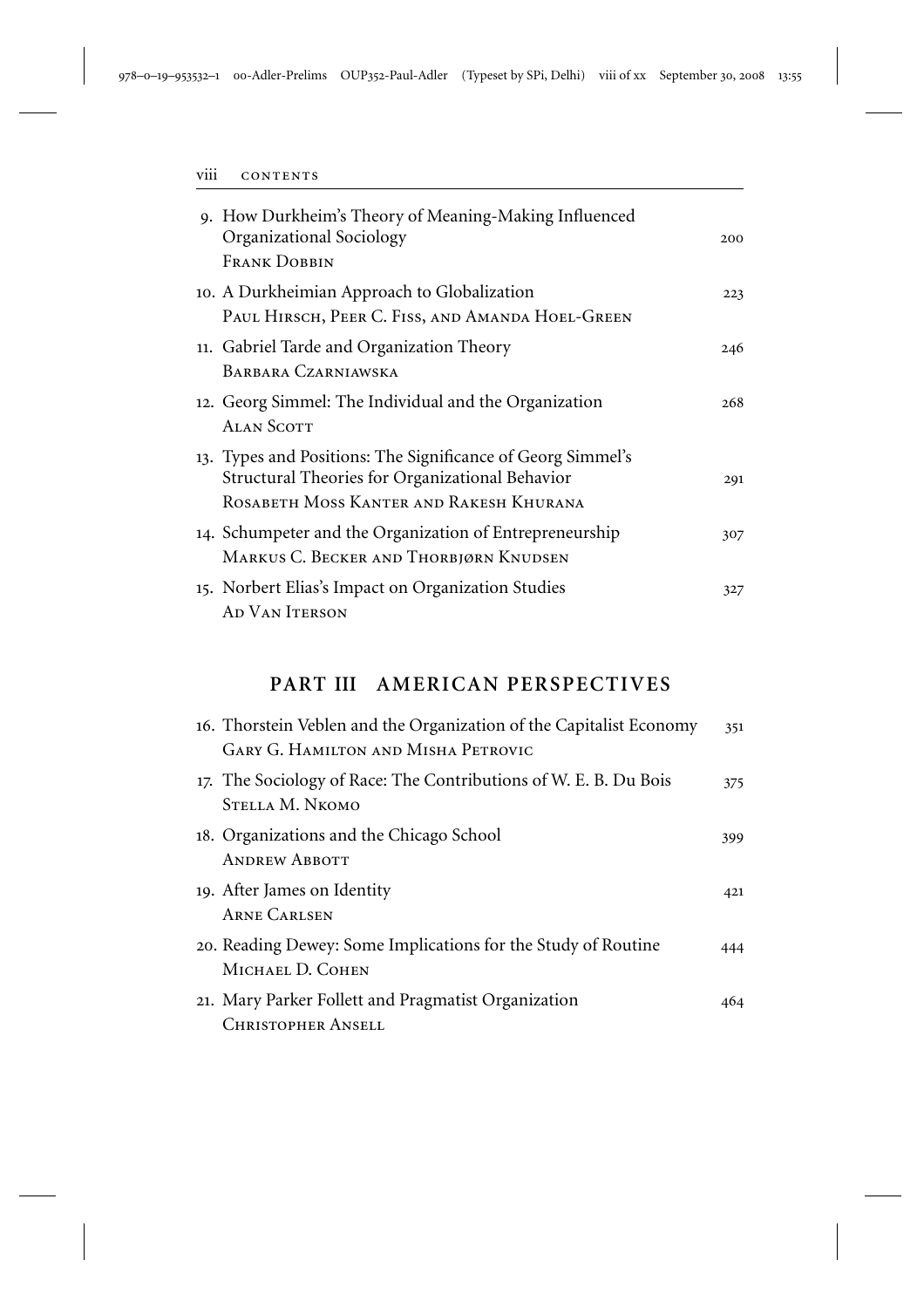| CONTENTS                                                                                                                                                          | 1X  |
|-------------------------------------------------------------------------------------------------------------------------------------------------------------------|-----|
| 22. Peopling Organizations: The Promise of Classic Symbolic<br>Interactionism for an Inhabited Institutionalism<br>TIM HALLETT, DAVID SHULMAN, AND GARY ALAN FINE | 486 |
| 23. John R. Commons: Back to the Future of Organization Studies<br>ANDREW H. VAN DE VEN AND ARIK LIESCHITZ                                                        | 510 |
| 24. The Problem of the Corporation: Liberalism and the Large<br>Organization<br>ELISABETH S. CLEMENS                                                              | 535 |
| 25. Bureaucratic Theory and Intellectual Renewal in<br>Contemporary Organization Studies<br>MIKE REED                                                             | 559 |
| 26. The Columbia School and the Study of Bureaucracies: Why<br>Organizations Have Lives of their Own<br>HEATHER A. HAVEMAN                                        | 585 |
| 27. Parsons as an Organization Theorist<br><b>CHARLES HECKSCHER</b>                                                                                               | 607 |

### PART IV AFTERWORD

| 28. Afterword: Sociological Classics and the Canon in the Study |     |
|-----------------------------------------------------------------|-----|
| of Organizations                                                | 635 |
| GERALD F. DAVIS AND MAYER N. ZALD                               |     |
|                                                                 |     |

Index

647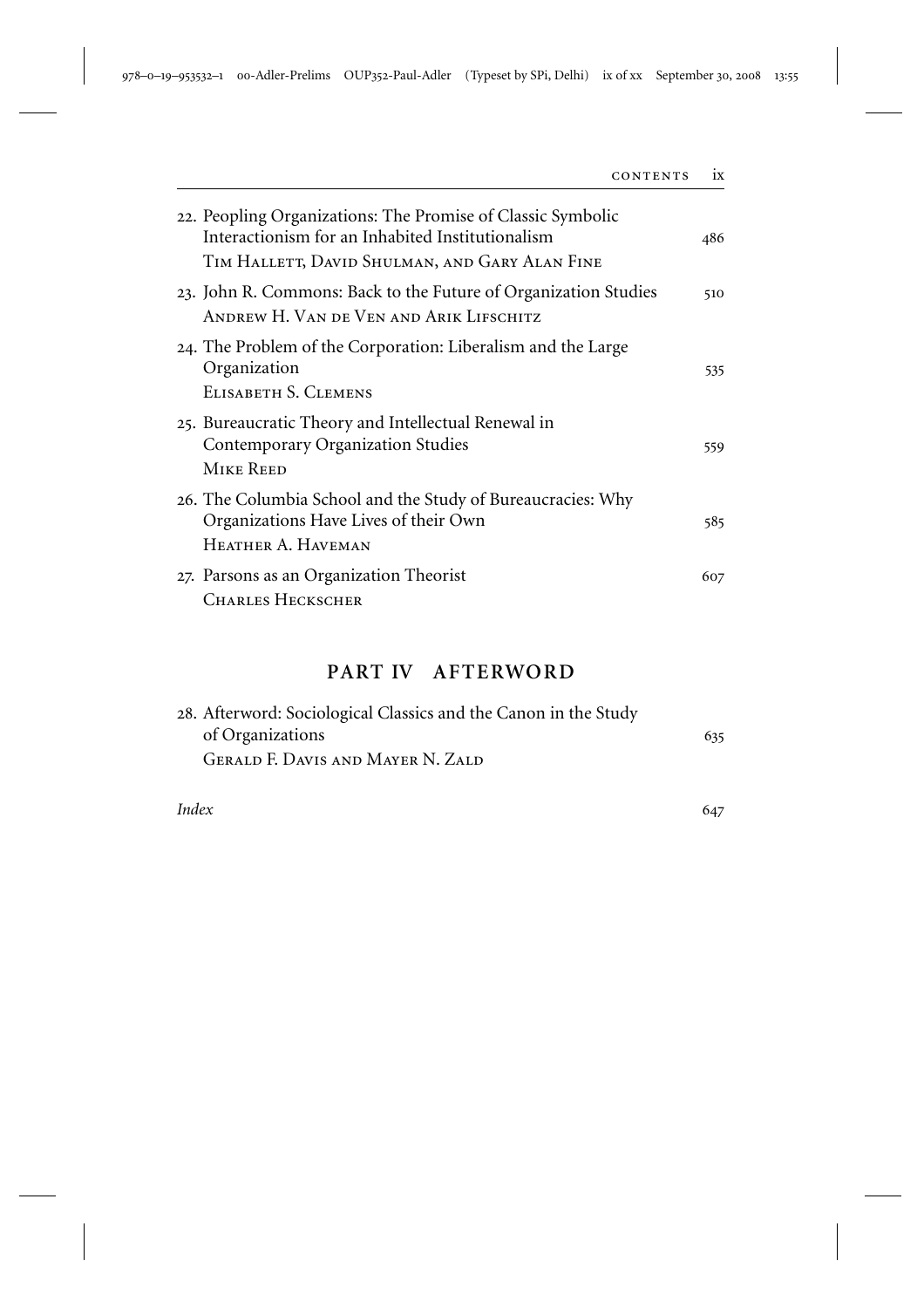### LIST OF FIGURES

.1. Choices in democratic society, according to *Democracy in America* 49 .2. Choices in aristocratic society, according to *The Old Regime and the Revolution* 56 .3. The full conceptual scheme in Tocqueville's work 58 .1. Schumpeter's typology of innovation 311 .2. The number of references to Schumpeter's work in the top economics, sociology, and organization theory journals 314 .1. The Simon perspective (left) compared to the Dewey perspective (right) 449 .1. The four functions and social-system institutions 611 .2. The interchange paradigm (Parsons and Platt 1973: 426) 612 .3. Parson's definition of societal G-I interchanges (Parsons and Platt : 432) 619 .4. G–I interchanges in collaborative enterprises 619 .5. Exchanges in paternalist bureaucracies 620 .6. Exchanges in collaborative enterprises 621 .7. Detailed exchanges in collaborative enterprises—integrative focus 622 .1. Proportion of the US non-farm labor force employed in manufacturing and retail, 1939–2007 642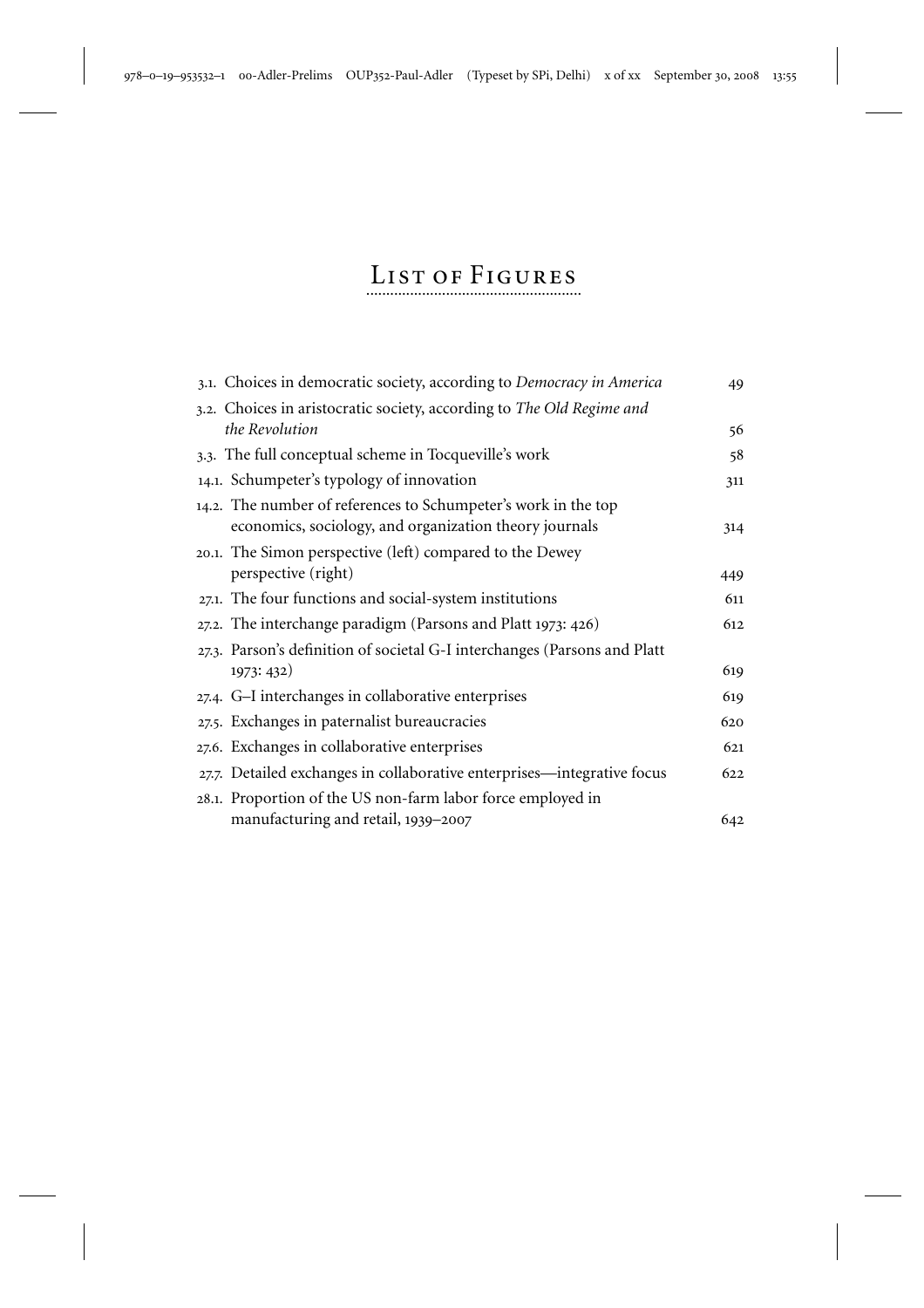## LIST OF TABLES

| 2.1. Examples of research streams                                   | 25  |
|---------------------------------------------------------------------|-----|
| 10.1. Dimensions of transformation at the end of the nineteenth and |     |
| twentieth centuries                                                 | 231 |
| 12.1. The boundaries of social circles                              | 282 |
| 13.1. Three types of relations                                      | 295 |
| 14.1. Schumpeter's typology of entrepreneurial motivation           | 316 |
| 23.1. Scope of transactions                                         | 515 |
| 23.2. Theories of valuation                                         | 530 |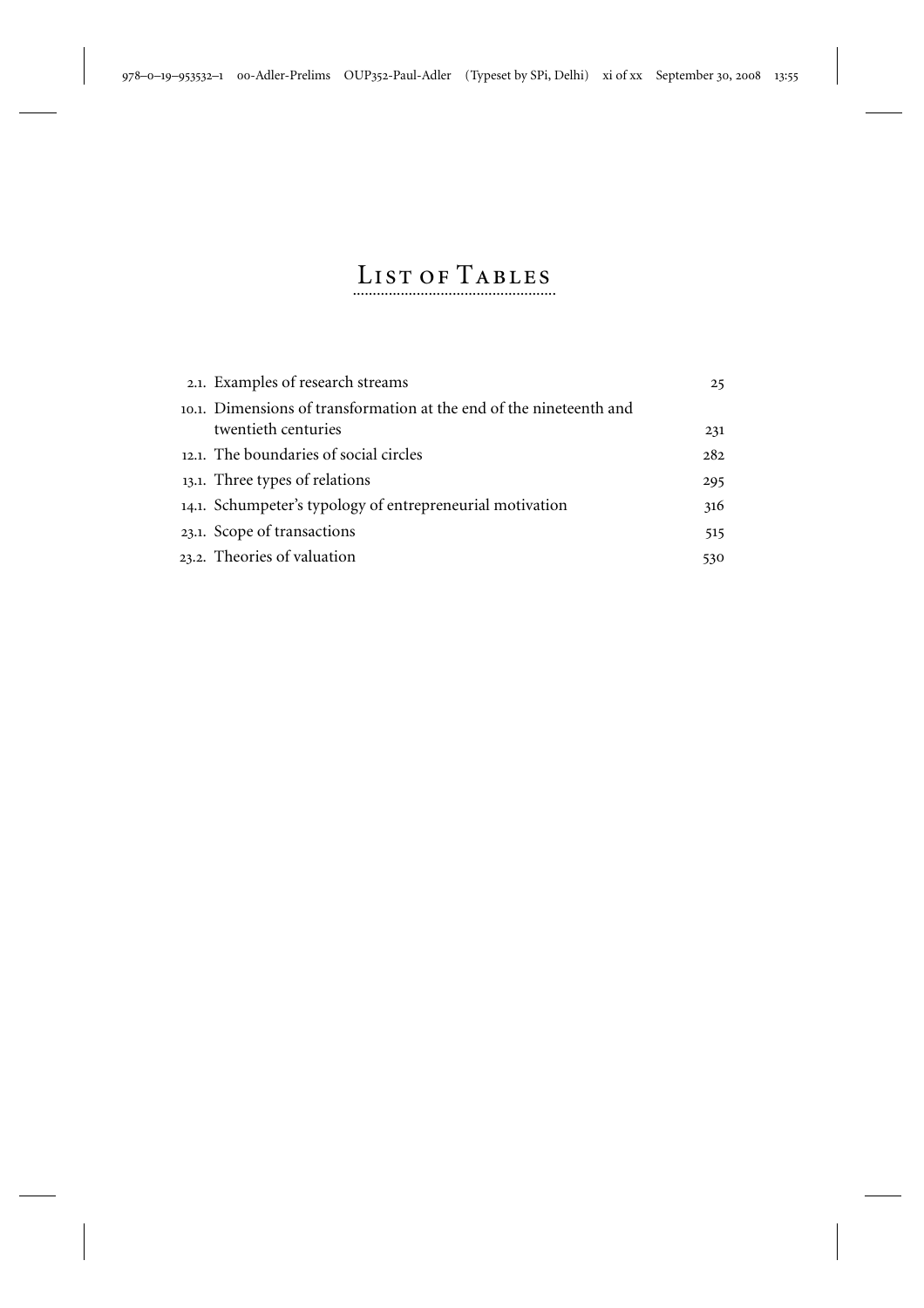### NOTES ON CONTRIBUTORS

**Andrew Abbott** is the Gustavus F. and Ann M. Swift Distinguished Service Professor at the University of Chicago. Known for his ecological theories of occupations, Abbott has also pioneered algorithmic analysis of social sequence data. He has written on the foundations of social science methodology and on the evolution of the social sciences and the academic system. He is the author of five books and

sixty articles and chapters.

**Paul S. Adler** is a Professor in the Department of Management and Organization, Marshall School of Business, University of Southern California. He has published four edited volumes, *Technology and the Future of Work* (1992), *Usability: Turning Technologies into Tools* (1992), *Remade in America: Transplanting and Transforming Japanese Management Systems* (1999), and *The Firm as a Collaborative Community: Reconstructing Trust in the Knowledge Economy* (2006), all with Oxford University Press.

**Chris Ansell** is an Associate Professor of Political Science at the University of California, Berkeley and holds a Ph.D. in Political Science from the University of Chicago. His research focuses on understanding conflict and cooperation in interorganizational and intergovernmental systems. He is the author of *Schism and Solidarity in Social Movements* (Cambridge, 2001) and co-editor of *Restructuring Territoriality: Europe and the United States Compared* (Cambridge, 2004) and *What's the Beef? The Contested Governance of European Food Safety* (MIT Press, 2006).

**Markus C. Becker** holds a Ph.D. in Management from the Judge Business School, Cambridge University. He has held positions with the Centre National de Recherche Scientifique (CNRS) at the University of Strasbourg, France, and with the University of Southern Denmark. He currently is Professor of Organization Theory at the Strategic Organization Design Unit, Department of Marketing & Management, University of Southern Denmark.

**Arne Carlsen** is a Senior Scientist at SINTEF Technology and Management in Norway. Much of his research has been linked to practical development processes in and with professional service organizations. He has published in journals and books about knowledge management, professional service work, and identity formation at work. He is broadly interested in temporality, narrative theory, pragmatism and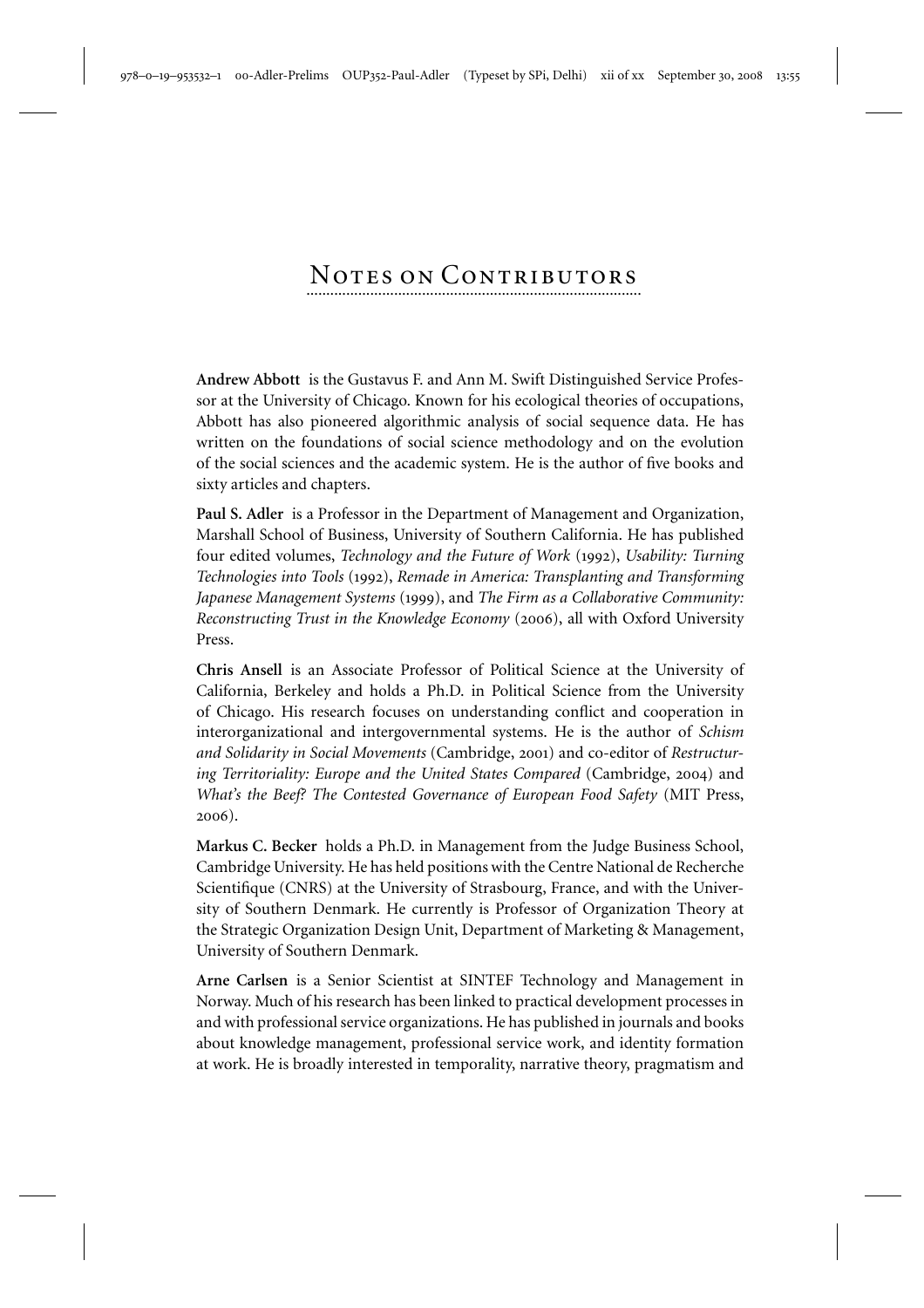#### notes on contributors xiii

positive psychology, and is presently most curious about the various practices of 'idea work' in organizations.

**Stewart Clegg** is Professor at the University of Technology, Sydney and Research Director of the Centre for Management and Organization Studies. He is a prolific publisher in leading academic journals in management and organization theory. He is a Fellow of the Academy of the Social Sciences in Australia and a Distinguished Fellow of the Australian and New Zealand Academy of Management.

**Elisabeth S. Clemens** is Associate Professor of Sociology at the University of Chicago. Building on organizational theory and political sociology, her research has addressed the role of social movements and voluntary organizations in institutional change. Her first book, *The People's Lobby: Organizational Innovation and the Rise of Interest Group Politics in the United States, 1890–1925*(Chicago, 1997) received awards in both organizational and political sociology. She is also co-editor of *Private Action and the Public Good* (Yale, 1998), *Remaking Modernity: Politics, History, and Sociology* (Duke, 2005), *Politics and Partnerships: Voluntary Associations in America's Past and Present* (Chicago, forthcoming), and the journal *Studies in American Political Development.*

**Michael D. Cohen** is William D. Hamilton Professor of Complex Systems, Information, and Public Policy at the University of Michigan. He has worked on the 'garbage can' model of organizational choice and other agent-based models of organization. He has studied leadership in higher education organization, models of organizational learning, the complex adaptive dynamics of cooperation, and the psychological foundations of routinized action. He is co-author, with Robert Axelrod, of *Harnessing Complexity*.

**Barbara Czarniawska** holds a Chair in Management Studies at GRI, School of Business, Economics and Law at University of Gothenburg, Sweden. Her recent publications in English are *A Tale of Three Cities* (2002), *Narratives in Social Science Research* (2004), *Shadowing and Other Techniques of Doing Fieldwork* (2007), and *A Theory of Organizing* (2008). She edited *Global Ideas* (with Guje Sevón, 2005), *ANT and Organizing* (with Tor Hernes, 2005), *Organization Theory* (2006), and *Management Education & Humanities* (with Pasquale Gagliardi, 2006).

**Gerald F. Davis** is the Wilbur K. Pierpont Collegiate Professor of Management at the Ross School of Business and Professor of Sociology at the University of Michigan. Davis's research examines the interactions among financial markets, institutions, and social structure. Recent publications include *Social Movements and Organization Theory* (Cambridge University Press; co-edited with Doug McAdam, W. Richard Scott, and Mayer Zald) and *Organizations and Organizing: Rational, Natural, and Open System Perspectives* (Pearson Prentice Hall; with W. Richard Scott).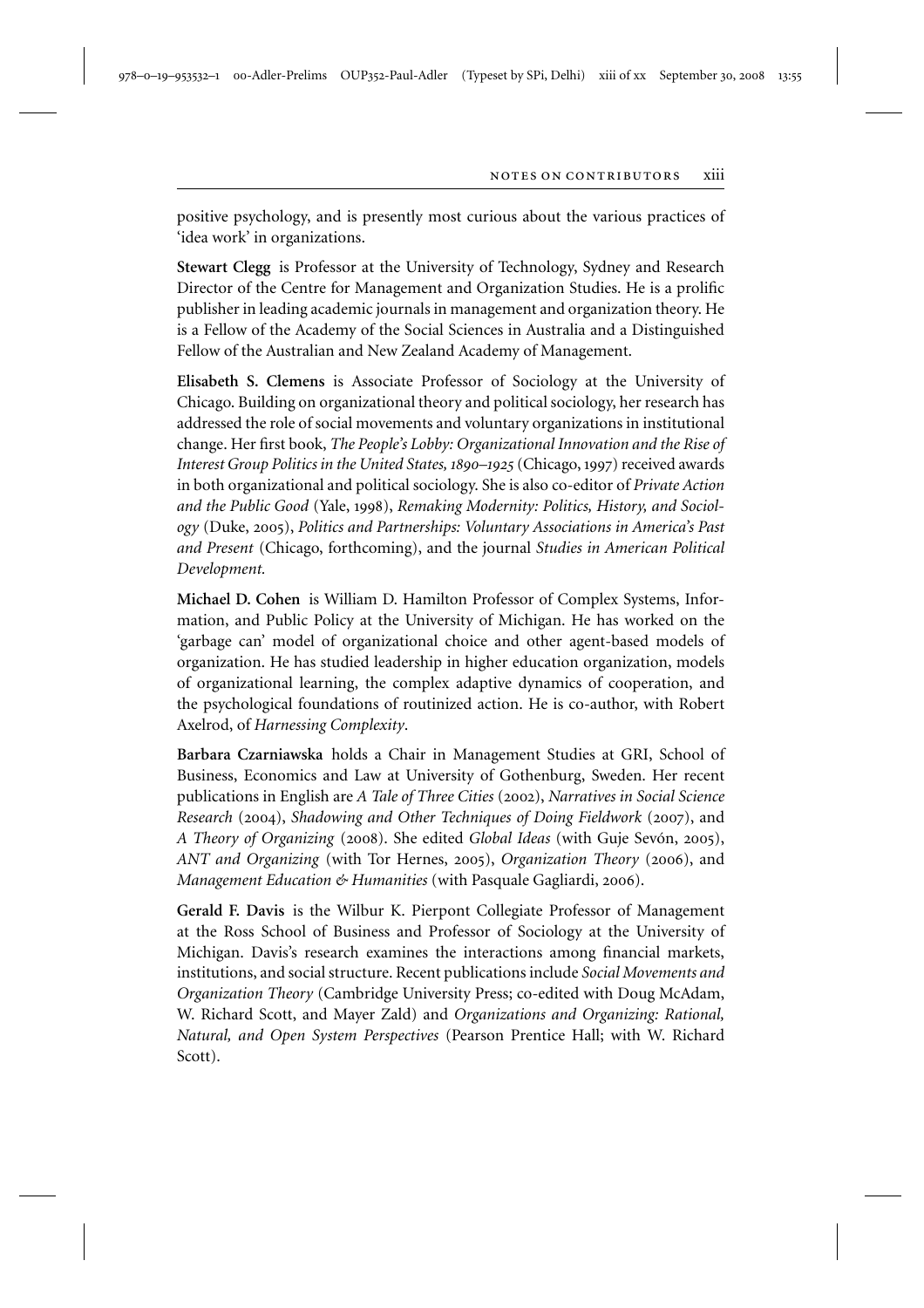#### xiv notes on contributors

**Frank Dobbin** (Ph.D. Stanford) is Professor of Sociology at Harvard. In *Forging Industrial Policy: The United States, Britain, and France in the Railway Age* (Cambridge, 1994), he explores the historical origins of contemporary industrial policy approaches. He traces modern economic sociology to its roots in classical sociological theory in *The New Economic Sociology: An Anthology* (Princeton, 2004) and explores how corporate human resources professionals managed to define what discrimination meant under the Civil Rights Act in *Inventing Equal Opportunity* (Princeton, forthcoming).

**Paul du Gay** is Professor of Organizational Behaviour at Warwick Business School and Adjunct Professor of Organization at Copenhagen Business School. He was formerly Professor of Sociology and Organization Studies and a Director of the Centre for Citizenship, Identities and Governance (CCIG) at the Open University. Recent and forthcoming publications include: *The Values of Bureaucracy* (ed. Oxford University Press, 2005), *Organizing Identity: Persons and Organizations 'After Theory'* (Sage, 2007), *Conduct: Sociology and Social Worlds* (ed. with E. McFall and S. Carter, Manchester University Press, 2008), and *Identity in Question* (ed. with A. Elliott, Sage, 2008).

**Gary Alan Fine** is John Evans Professor of Sociology at Northwestern University. He received his Ph.D. degree from Harvard University in Social Psychology in 1976. He is written on issues of symbolic interaction for over thirty years, including editing a four-volume collection of articles commenting on the work of Erving Goffman and 'The Second Chicago School'. He received the George Herbert Mead Award for lifetime contributions to symbolic interaction.

**Peer Fiss** is Assistant Professor of Strategy at the Marshall School of Business at the University of Southern California. He received his Ph.D. from the Departments of Management & Organization and Sociology at Northwestern University. His current research interests include corporate governance and the diffusion of practices, framing and symbolic management, and the use of set-theoretic methods such as Qualitative Comparative Analysis (QCA) and fuzzy sets in management and the social sciences.

**Tim Hallett** is Assistant Professor in the Department of Sociology at Indiana University. He received his Ph.D. from Northwestern University in Sociology in 2003. His research lies at the intersections of social psychology, organizations, and culture. In addition to his research on inhabited institutionalism (with Marc Ventresca, *Theory and Society* 2007), he has published articles on symbolic power and organizational culture (*Social Psychology Quarterly*, 2007 and *Sociological Theory*, 2003), and how emotions 'blow up' in organizations (*The Sociological Quarterly*, 2003). His current work integrates these concerns by examining how the process of 'recoupling' organizations to their institutional environments creates local turmoil.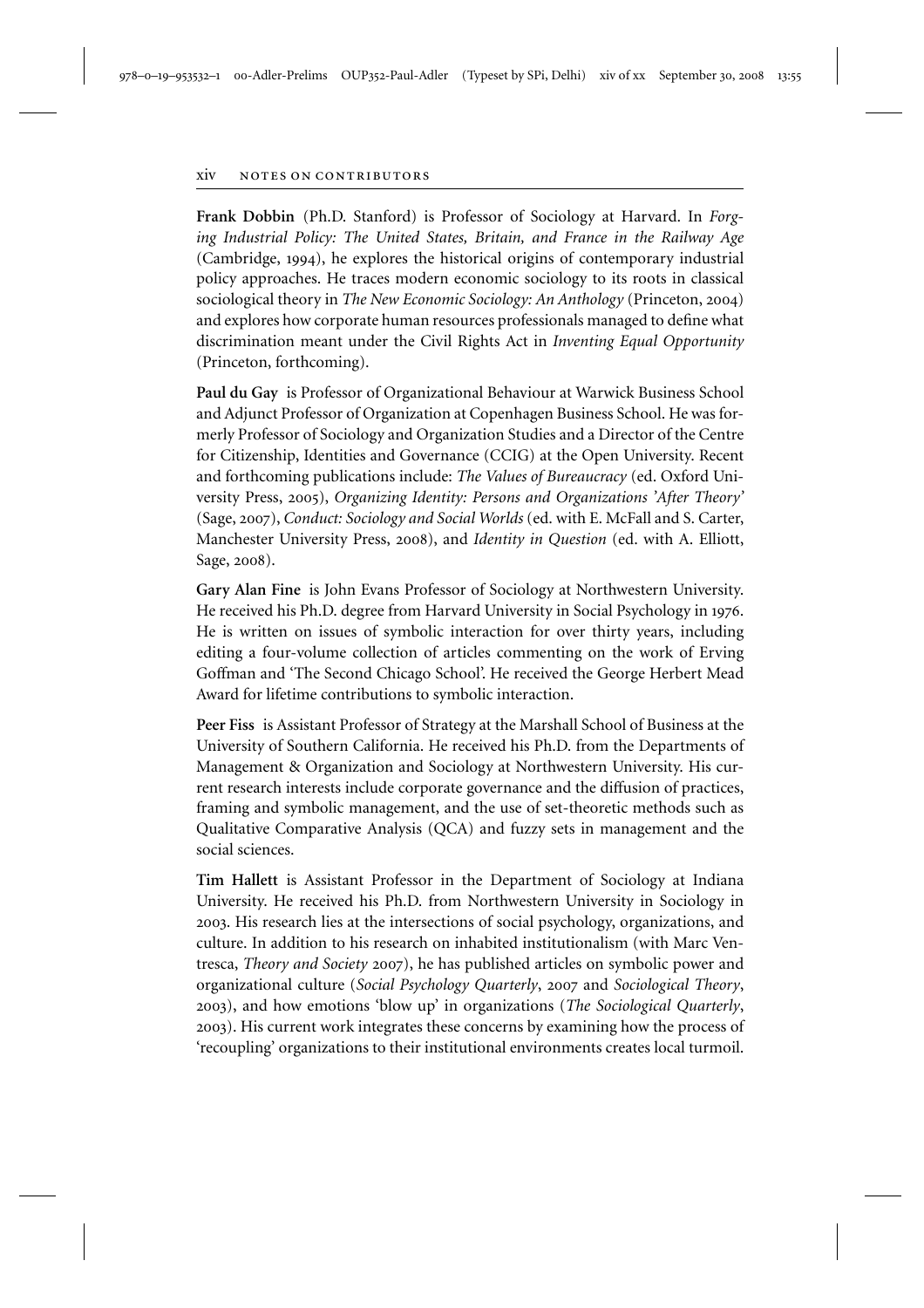#### notes on contributors xv

**Gary G. Hamilton** is a Professor of Sociology and of International Studies at the University of Washington. He specializes in historical/comparative sociology, economic sociology, and organizational sociology. He also specializes in Asian societies, with particular emphasis on Chinese societies. He is an author of numerous articles and books, including most recently *Emergent Economies, Divergent Paths: Economic Organization and International Trade in South Korea and Taiwan* (with Robert Feenstra, Cambridge University Press, 2006) and *Commerce and Capitalism in Chinese Societies* (Routledge, 2006).

**Heather A. Haveman** is Professor of Sociology and Business at the University of California, Berkeley. She studies how organizations, industries, and employees' careers evolve. Her published studies have appeared in *Administrative Science Quarterly*, the *American Sociological Review*, the *American Journal of Sociology*, *Poetics*, *Organization Science*, the *Journal of Business Venturing*, and the *Academy of Management Journal*. Her current research involves antebellum American magazines, post-Prohibition US wineries, and twenty-first-century Chinese firms.

**Charles Heckscher** is a Professor at Rutgers University and Director of the Center for Workplace Transformation. His research focuses on organization change and the changing nature of employee representation. Before coming to Rutgers he worked for the Communications Workers' union and taught Human Resources Management at the Harvard Business School. His books include *The New Unionism, White-Collar Blues, Agents of Change*, and *The Collaborative Enterprise.*

**Shon Hiatt** is a Ph.D. candidate in organizational behavior at Cornell University. His research looks at the effects of institutional factors on entrepreneurial opportunity creation, discovery, and exploitation. He also investigates the organizational processes, strategy, and networks of firms in mature and emerging economies. Currently, Shon is investigating the effect of environmental elements and firm strategies on US biodiesel adoption and production and the impact of military ties on companies in Latin America.

**Paul Hirsch** is the James Allen Distinguished Professor of Strategy and Organization at Northwestern University's Kellogg School of Management, where he is also a member of the Sociology and Communication Studies Departments. Hirsch's research spans economic sociology, institutional theory, culture, and communication studies. He has studied the discourse of corporate takeovers, interviewed Studs Terkel, and addressed issues in institutional and organization theory, and mass communication. Hirsch's articles have appeared in *American Journal of Sociology, Work and Occupations, Theory and Society, Administrative Science Quarterly*, and the *New York Times*.

**Amanda Hoel-Green** is a Masters Degree candidate in Management and Organization at Northwestern University's Kellogg School of Management. She is interested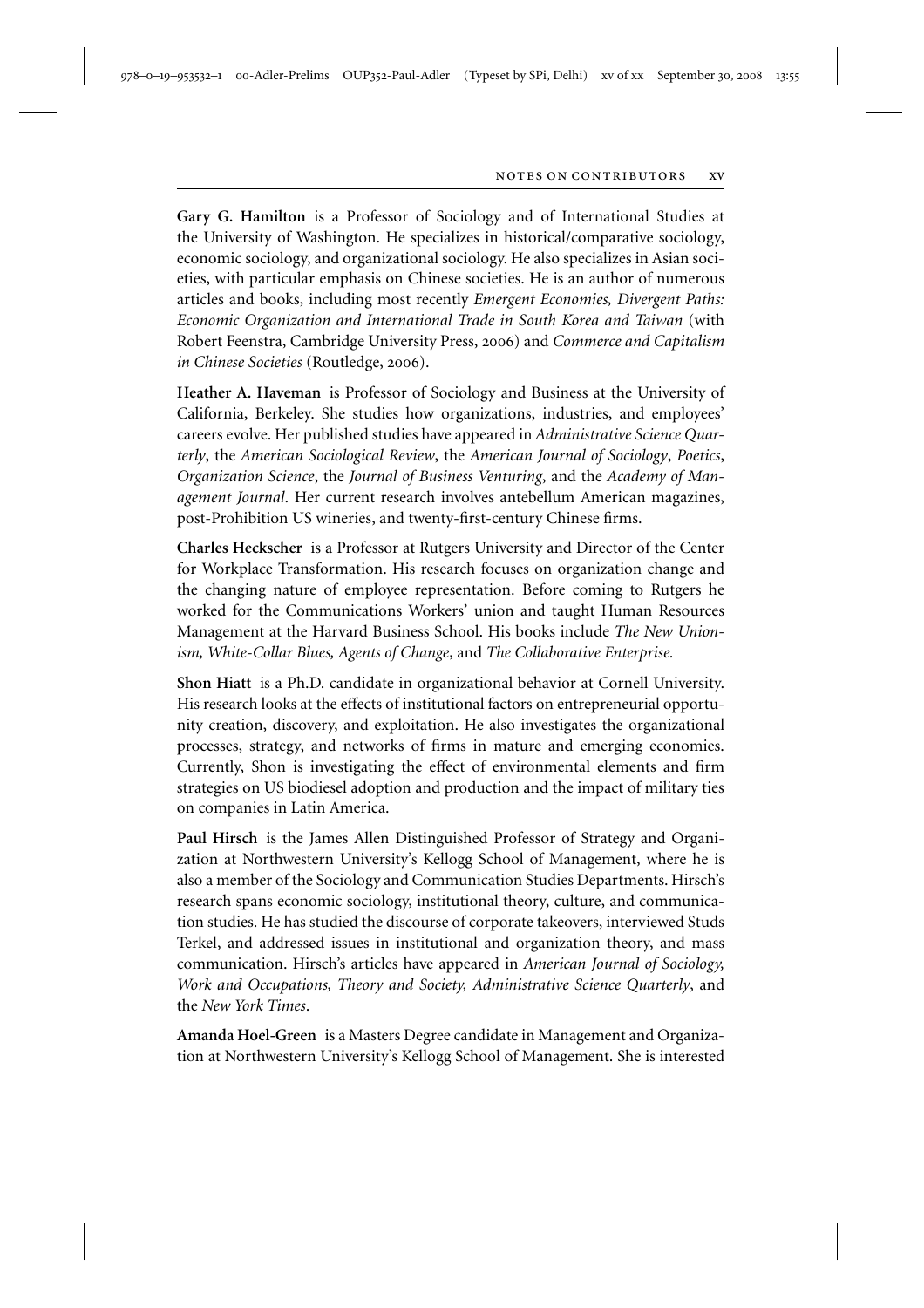#### xvi notes on contributors

in sociology and public policy issues, and in how attention to classical theories enhances our understanding of both.

**Rosabeth Moss Kanter** holds the Ernest L. Arbuckle Professorship at Harvard Business School, where she specializes in strategy, innovation, and leadership for change. The former editor of *Harvard Business Review* (1989–1992), Professor Kanter is the author or co-author of seventeen books, which have been translated into seventeen languages. Among her best-known are: *Men & Women of the Corporation*, *When Giants Learn to Dance*, and *The Change Masters*. She chairs a Harvard University group creating an innovative initiative on advanced leadership, to help successful leaders at the top of their professions apply their skills to addressing challenging national and global problems.

**Rakesh Khurana** is Associate Professor of Organizational Behavior at Harvard Business School. He received his Ph.D. (Organizational Behavior) and A.M. (Sociology) from Harvard University. His research focuses on the sociology of elites, leadership, and governance. He is the author of *From Higher Aims to Hired Hands: The Social Transformation of American Business Schools and the Unfulfilled Promise of Management as a Profession* (Princeton University Press, 2007) and *Searching for a Corporate Savior: The Irrational Question for Charismatic CEOs* (Princeton University Press, 2002). He is currently researching the impact of financial markets on corporate governance and the social structure of global elites.

**Thorbjørn Knudsen** is Professor at the Strategic Organization Design Unit, Department of Marketing and Management, University of Southern Denmark. His research interests and publications focus on economic evolution and decision making in organizations.

**Arik Lifschitz** is Assistant Professor of Strategic Management and Organization at the Carlson School of Management, University of Minnesota. He studies the role of institutions and interorganizational networks in the behavior and performance of firms. His co-authored paper with Paul Ingram, 'Kinship in the Shadow of the Corporation: The Interbuilder Network in Clyde River Shipbuilding, 1711–1990', was recently published in the *American Sociological Review*.

**Michael Lounsbury** is a Professor at the University of Alberta, School of Business. His research focuses on the relationship between organizational and institutional change, entrepreneurial dynamics, and the emergence of new industries and practices. He is currently investigating the co-evolution of nanoscience and nanotechnology. Professor Lounsbury serves on a number of editorial boards and is the series editor of Research in the Sociology of Organizations and co-editor in-chief of *Journal of Management Inquiry*.

**Richard Marens** is an Associate Professor of Management at the California State University, Sacramento. He earned both a J.D. and a Ph.D. from the University of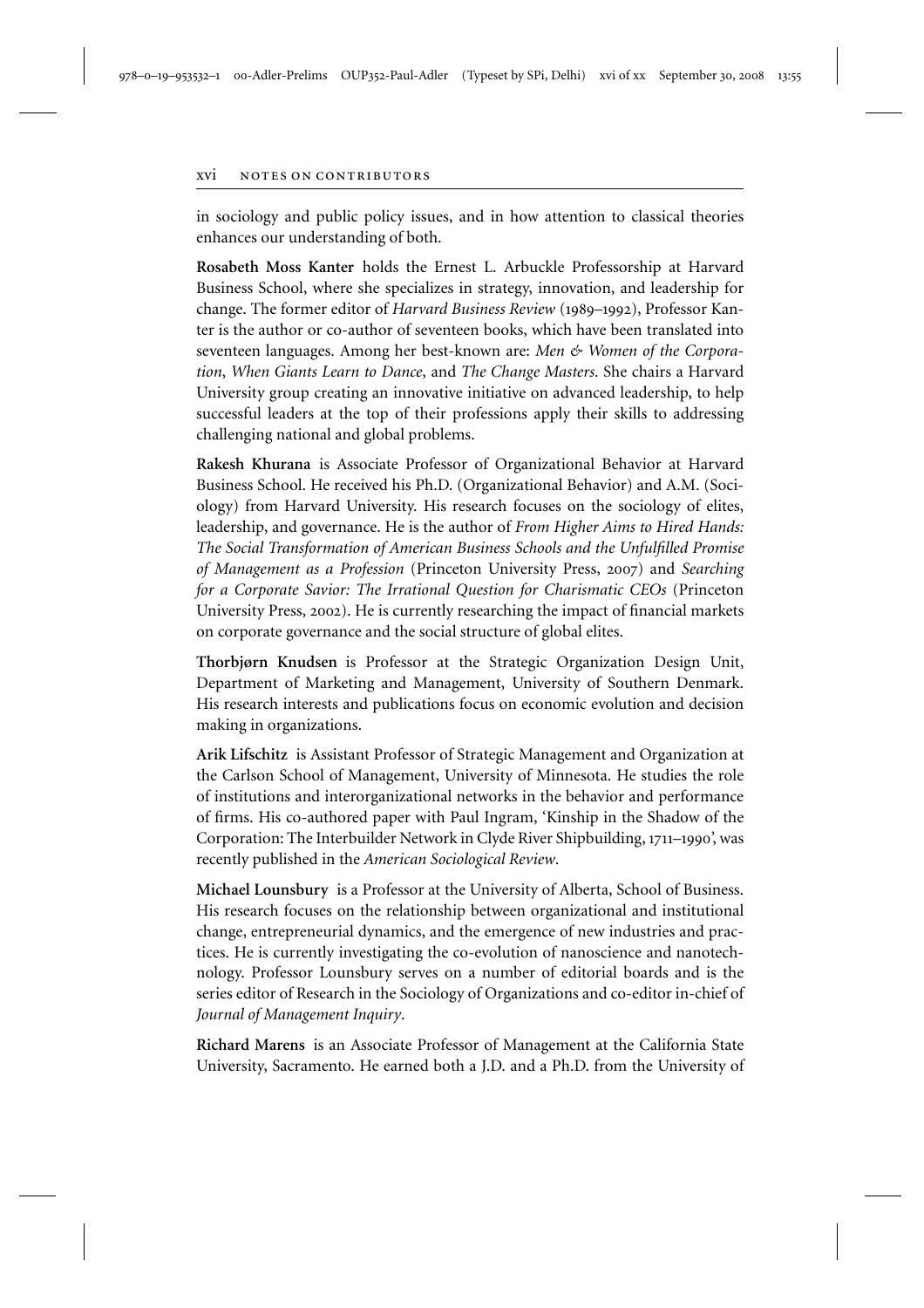#### notes on contributors xvii

Washington and has published in a number of management and ethics journals. His research interests include: the emergence of labor unions as innovative financial activists and the evolution of the construct of Corporate Social Responsibility within the context of American social and economic history.

**Stella M. Nkomo** is a professor of business leadership at the University of South Africa's Graduate School of Business Leadership. Her nationally recognized work on race and gender in organizations, managing diversity, and human resource management appears in numerous journals, edited volumes, and magazines. She is the co-author of, *Our Separate Ways: Black and White Women and the Struggle for Professional Identity* (Harvard Business School Press). Professor Nkomo is listed in the *Who's Who in the Managerial Sciences*.

**Misha Petrovic** (Ph.D., Sociology, University of Washington, Seattle, 2005) is Assistant Professor in the Department of Sociology, National University of Singapore, where he teaches classical and contemporary social theory. His primary research interests are in economic sociology, social theory, and globalization, and his most recent research deals with the development of consumer goods markets in China.

**Michael I. Reed** is Professor of Organisational Analysis (Human Resource Management Section) and Associate Dean (Research), Cardiff Business School, Cardiff University, Wales. He has published widely in major international journals and booklength monographs in the areas of organization theory and analysis, expert work and knowledge organizations, public services organization and management, and organizational futures. He is a member of several leading international academic associations, such as the American Academy of Management, the European Group for Organisation Studies, the British Sociological Association, and the British Academy of Management (Council Member as from 2004). He is one of the founding editors of the international journal, *Organization*, published by Sage.

**Alan Scott** is Professor of Sociology at the University of Innsbruck, Austria. His research and teaching interests cover political and organizational sociology, and social theory. With respect to organization studies, he is editor of a recent collection on universities and their (regional) external environment, *Bright Satanic Mills*(Ashgate, 2007), and is a board member of the International Sociological Association's RC17, Organizational Sociology. With respect to social theory, he has published on Weber, Durkheim, and (Karl) Polanyi, and is co-editor and co-translator of Georg Simmel's *Rembrandt* (Routledge, 2005).

**David Shulman** is Associate Professor of Anthropology and Sociology at Lafayette College. He received his Ph.D. degree from Northwestern University in Sociology in 1997. He has published articles on deception, dramaturgy, and symbolic interactionism. He recently published a book analyzing impression management and lying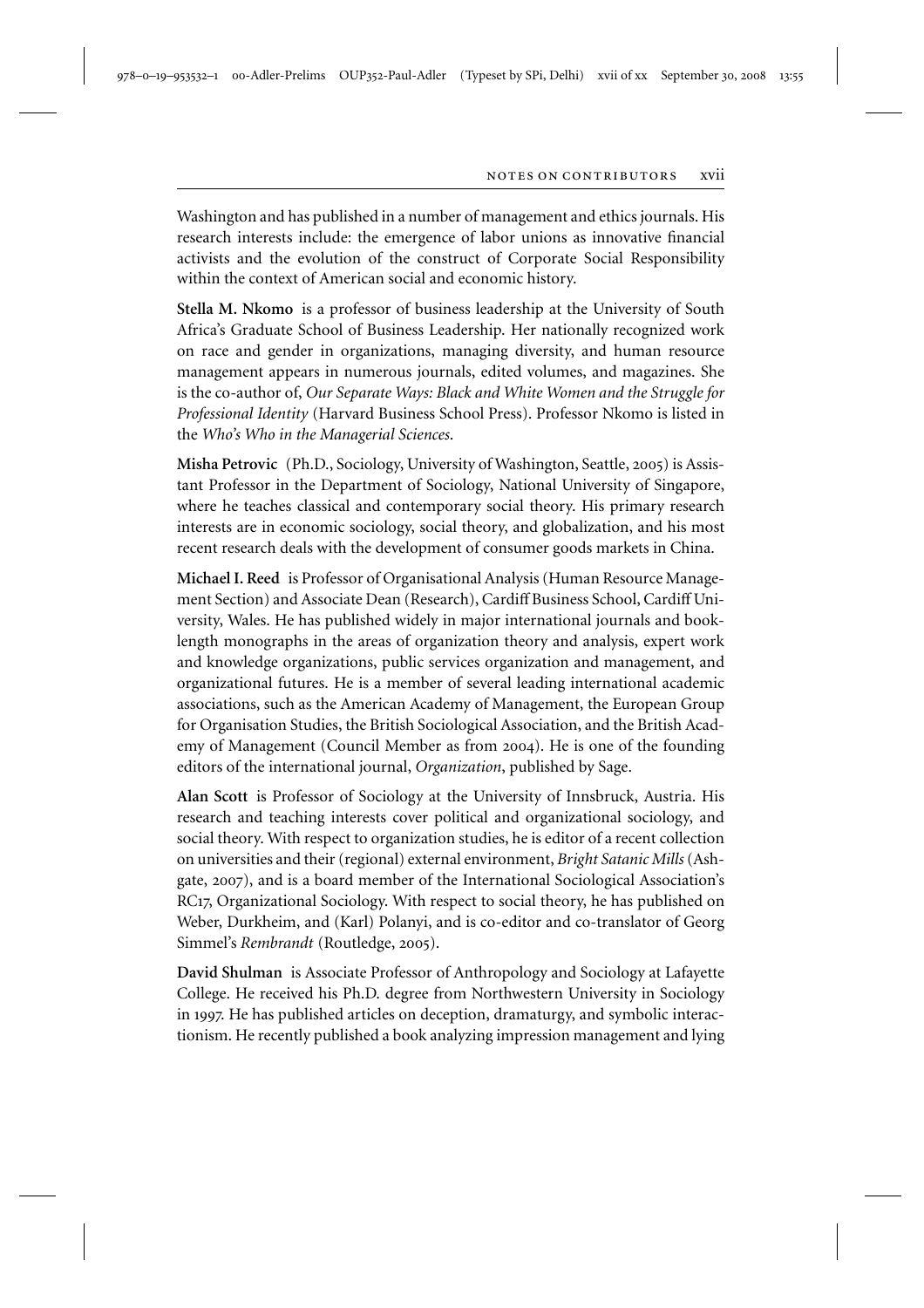#### xviii notes on contributors

at work entitled *From Hire to Liar: The Role of Deception in the Workplace* (Cornell University Press, 2007).

**Richard Swedberg** is Professor of Sociology at Cornell University. His two areas of specialization are economic sociology and social theory. His books include: *The Handbook of Economic Sociology* (edited with Neil Smelser, 1994, 2005), *Max Weber and the Idea of Economic Sociology* (1998), and *Principles of Economic Sociology* (2003). He is currently working on a study of Tocqueville and economics.

**Patricia H. Thornton** is Adjunct Professor and affiliate of the Center for Entrepreneurship and Innovation at Duke University, Fuqua School of Business and Associate Professor visiting at Stanford University, Department of Sociology. She holds a Ph.D. (1993) in Sociology from Stanford University. Her research and teaching interests are in organization theory, economic sociology, and entrepreneurship. Her research focuses on developing and testing theories on the impact of culture, organization structure, and institutional change on entrepreneurial decisions. She is published in the *American Journal of Sociology*, the *Annual Review of Sociology*, the *Academy of Management Journal*, and *Organization Science*. She won the award for the best scholarly research article by the OOW section of ASA. Her book *Markets from Culture* (2004) chronicles her cumulative research program on institutional logics and organization decisions.

**Pamela Tolbert** is Professor and chair of the Department of Organizational Behavior in the School of Industrial Relations at Cornell University. She came to the ILR School after receiving her Ph.D. in sociology from UCLA. She is broadly interested in processes of organizational change, the role of organizations in social stratification, and the impact of occupations on organizational structures. Her current research includes studies of the use of tenure systems by higher education organizations, the effects of social movements on organizational foundings and failures, sources of variations in the organizational features of hedge funds, and the effects of earnings differences within dual-career couples on spousal relationships.

**Andrew H. Van de Ven** is Vernon H. Heath Professor of Organizational Innovation and Change in the Carlson School of Management of the University of Minnesota. He received his Ph.D. from the University of Wisconsin, Madison in 1972, and taught at the Wharton School of the University of Pennsylvania before his present appointment. He is author of several books including *The Innovation Journey* (1999) and *Engaged Scholarship: A Guide for Organizational and Social Research* (2007). Van de Ven was 2000–2001 President of the Academy of Management.

**Ad Van Iterson** is Associate Professor of Organization Studies at Maastricht University, the Netherlands. He graduated in sociology at the University of Amsterdam, after which he received his Ph.D. with a thesis on the early factory system. Currently, he mainly publishes on micro-sociological processes in organizations, such as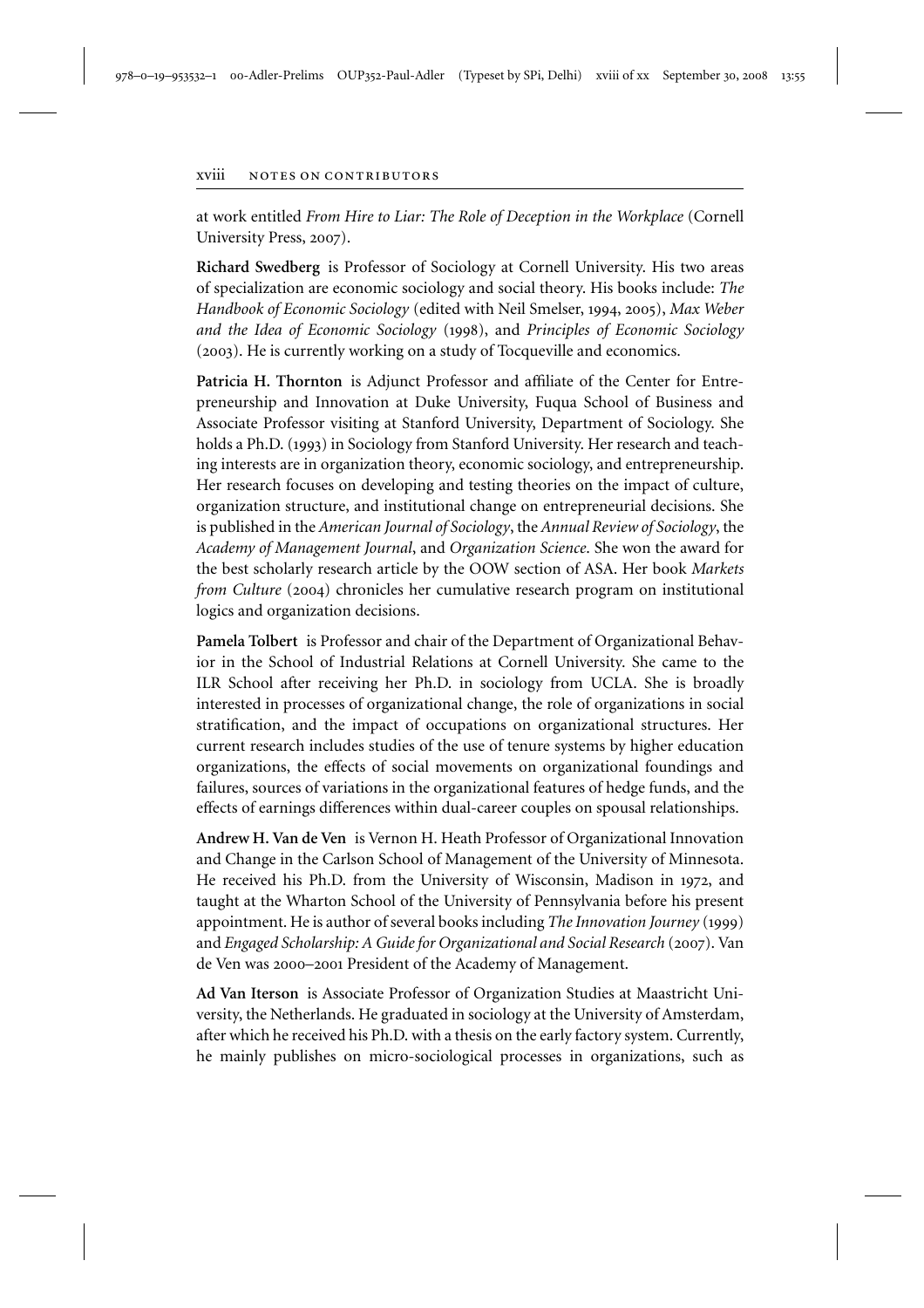#### notes on contributors xix

gossip and cynicism, as manifestations of wider (de)civilizing trends: e.g. Van Iterson et al. (eds.), *The Civilized Organization: Norbert Elias and the Future of Organization Studies* (2002). He also writes novels and columns.

**Mayer N. Zald** is Professor of Sociology, Social Work, and Business Administration (emeritus) at the University of Michigan. He has published more than fifty articles and written or edited eighteen books. He has published on many topics, including sociology of social welfare, political sociology, social movements, and complex organizations. In 2005, he edited (with Gerald Davis, W. Richard Scott, and Doug McAdam) a volume of essays on the relationship of social movement theory to organizational theory and research (Cambridge University Press). Currently, he is continuing his work on complex organizations and social movements and is also working on a long-term project to more adequately link social science to the humanities. He is a member of the American Academy of Arts and Sciences and a three-time Fellow of the Center for the Advancement of the Behavioral Sciences.